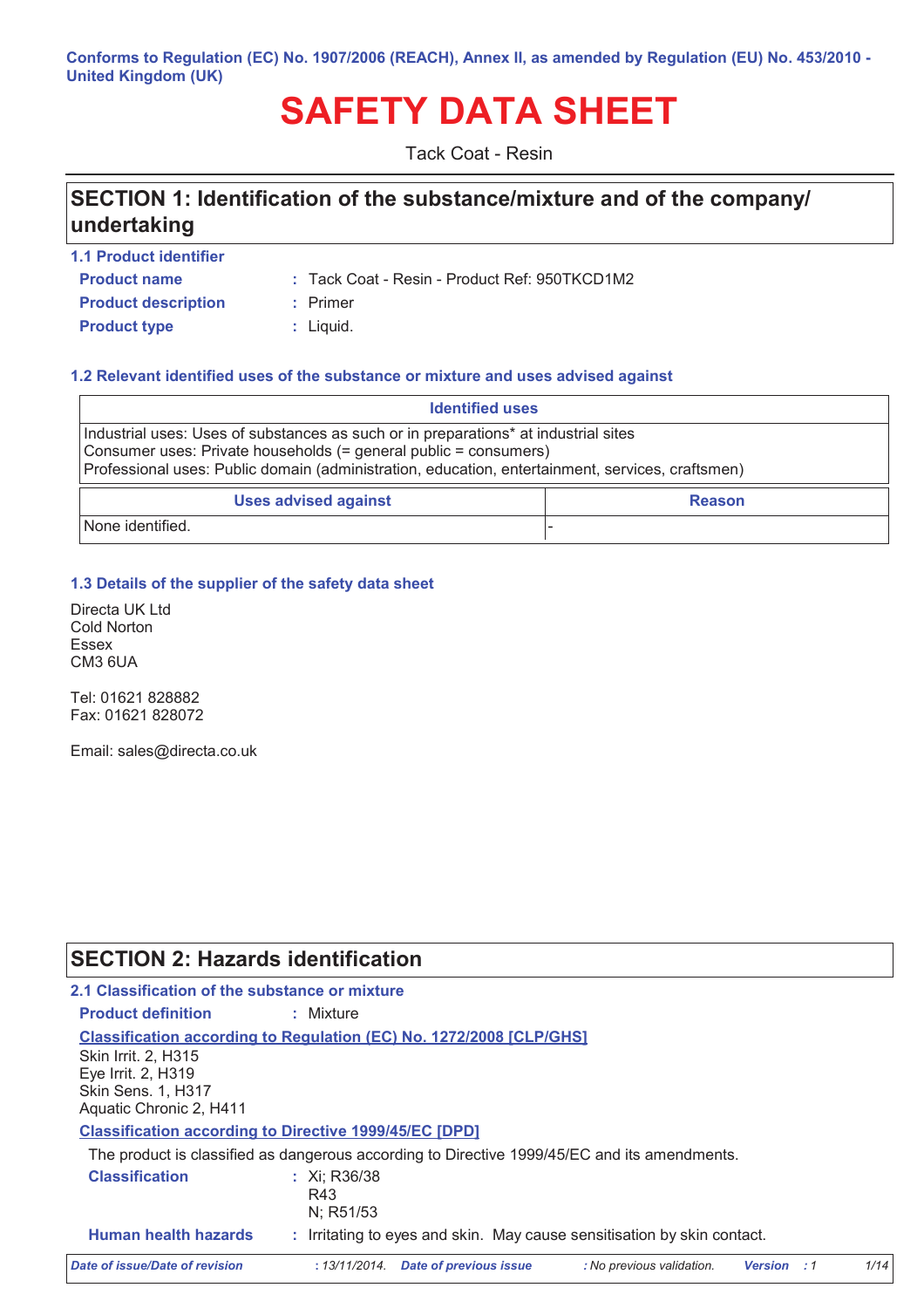| <b>SECTION 2: Hazards identification</b>                                                                                                                        |  |                                                                                                                                                |  |  |  |  |
|-----------------------------------------------------------------------------------------------------------------------------------------------------------------|--|------------------------------------------------------------------------------------------------------------------------------------------------|--|--|--|--|
| <b>Environmental hazards</b>                                                                                                                                    |  | : Toxic to aquatic organisms, may cause long-term adverse effects in the aquatic<br>environment.                                               |  |  |  |  |
|                                                                                                                                                                 |  | See Section 16 for the full text of the R phrases or H statements declared above.                                                              |  |  |  |  |
|                                                                                                                                                                 |  | See Section 11 for more detailed information on health effects and symptoms.                                                                   |  |  |  |  |
| <b>2.2 Label elements</b>                                                                                                                                       |  |                                                                                                                                                |  |  |  |  |
| <b>Hazard pictograms</b>                                                                                                                                        |  |                                                                                                                                                |  |  |  |  |
| <b>Signal word</b>                                                                                                                                              |  | : Warning                                                                                                                                      |  |  |  |  |
| <b>Hazard statements</b>                                                                                                                                        |  | Causes serious eye irritation.                                                                                                                 |  |  |  |  |
|                                                                                                                                                                 |  | Causes skin irritation.                                                                                                                        |  |  |  |  |
|                                                                                                                                                                 |  | May cause an allergic skin reaction.                                                                                                           |  |  |  |  |
| <b>Precautionary statements</b>                                                                                                                                 |  | Toxic to aquatic life with long lasting effects.                                                                                               |  |  |  |  |
| <b>General</b>                                                                                                                                                  |  | : Keep out of reach of children. Read label before use. If medical advice is needed,                                                           |  |  |  |  |
|                                                                                                                                                                 |  | have product container or label at hand.                                                                                                       |  |  |  |  |
| <b>Prevention</b>                                                                                                                                               |  | : Wear protective gloves and eye protection: gloves : nitrile rubber-Safety glasses<br>with side shields.                                      |  |  |  |  |
| <b>Response</b>                                                                                                                                                 |  | : IF ON SKIN: Wash with plenty of soap and water. If skin irritation or rash occurs:<br>Get medical attention.                                 |  |  |  |  |
| <b>Storage</b>                                                                                                                                                  |  | : Not applicable.                                                                                                                              |  |  |  |  |
| <b>Disposal</b>                                                                                                                                                 |  | Dispose of contents and container in accordance with all local, regional, national<br>and international regulations.                           |  |  |  |  |
| <b>Supplemental label</b><br>elements                                                                                                                           |  | : Contains epoxy constituents. See information supplied by the manufacturer. This<br>information is provided by the present Safety Data Sheet. |  |  |  |  |
| <b>Annex XVII - Restrictions</b><br>on the manufacture,<br>placing on the market and<br>use of certain dangerous<br>substances, mixtures and<br><b>articles</b> |  | : Not applicable.                                                                                                                              |  |  |  |  |
| <b>Special packaging requirements</b>                                                                                                                           |  |                                                                                                                                                |  |  |  |  |
| <b>Containers to be fitted</b><br>with child-resistant<br>fastenings                                                                                            |  | : Not applicable.                                                                                                                              |  |  |  |  |
| Tactile warning of danger : Not applicable.                                                                                                                     |  |                                                                                                                                                |  |  |  |  |
| 2.3 Other hazards                                                                                                                                               |  |                                                                                                                                                |  |  |  |  |
| Other hazards which do<br>not result in classification                                                                                                          |  | : None known.                                                                                                                                  |  |  |  |  |

The mixture may be a skin sensitiser. It may also be a skin irritant and repeated contact may increase this effect.

# **SECTION 3: Composition/information on ingredients**

**Substance/mixture** 

: Mixture

 $2/14$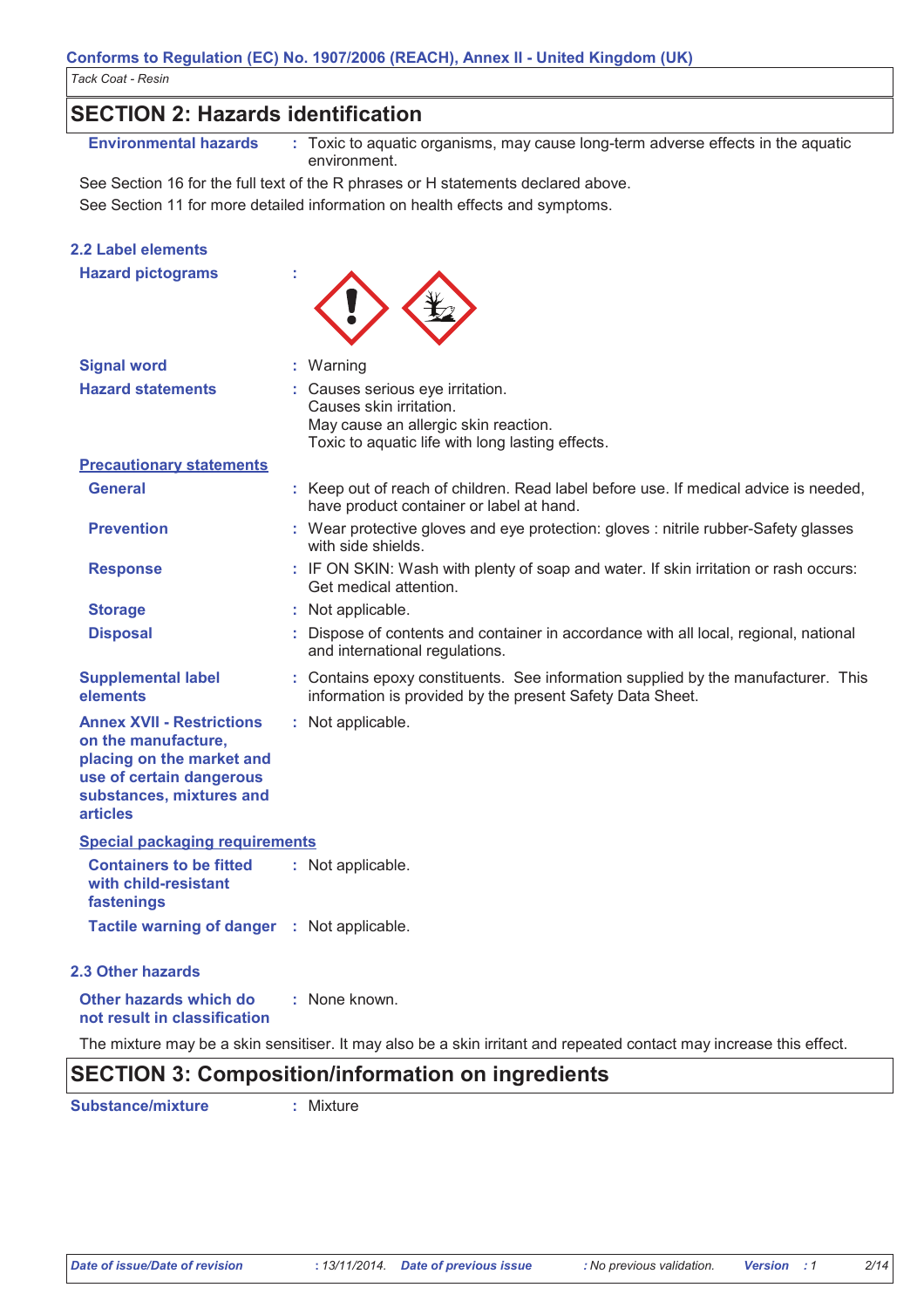# **SECTION 3: Composition/information on ingredients**

|                                                         |                                                                                       |                | <b>Classification</b>                                                       |                                                                                                   |             |
|---------------------------------------------------------|---------------------------------------------------------------------------------------|----------------|-----------------------------------------------------------------------------|---------------------------------------------------------------------------------------------------|-------------|
| <b>Product/ingredient</b><br>name                       | <b>Identifiers</b>                                                                    | $\frac{9}{6}$  | 67/548/EEC                                                                  | <b>Regulation (EC) No.</b><br>1272/2008 [CLP]                                                     | <b>Type</b> |
| bisphenol-A-epoxy<br>resin, avg.mol.wght.<br>$\leq 700$ | EC: 500-033-5<br>CAS: 25068-38-6<br>Index: 603-074-00-8                               | $35 -$<br>$50$ | Xi; R36/38<br>R43<br>N; R51/53                                              | Skin Irrit. 2, H315<br>Eye Irrit. 2, H319<br>Skin Sens. 1, H317<br>Aquatic Chronic 2, H411        | $[1]$       |
| bisphenol-F-epoxy<br>resin, avg.mol.wght.<br>$\leq 700$ | CAS: 28064-14-4                                                                       | $25 -$<br>$35$ | Xi; R36/38<br>R43<br>N; R51/53                                              | Skin Irrit. 2, H315<br>Eye Irrit. 2, H319<br><b>Skin Sens. 1, H317</b><br>Aquatic Chronic 2, H411 | $[1]$       |
| phenol/methyl-<br>styrenated petroleum<br>resin         | EC: 270-966-8<br>CAS: 68512-30-1                                                      | $10 -$<br>$20$ | Xi; R38<br>R43<br>R <sub>52</sub> /53                                       | Skin Irrit. 2, H315<br>Skin Sens. 1, H317<br>Aquatic Chronic 3, H412                              | $[1]$       |
| benzyl alcohol                                          | REACH #:<br>01-2119492630-38<br>EC: 202-859-9<br>CAS: 100-51-6<br>Index: 603-057-00-5 | $7 - 25$       | Xn; R20/22                                                                  | Acute Tox. 4, H302<br>Acute Tox. 4, H332                                                          | $[1]$       |
|                                                         |                                                                                       |                | See Section 16 for<br>the full text of the R-<br>phrases declared<br>above. | See Section 16 for the<br>l full text of the H<br>statements declared<br>above.                   |             |

There are no additional ingredients present which, within the current knowledge of the supplier and in the concentrations applicable, are classified as hazardous to health or the environment, are PBTs or vPvBs or have been assigned a workplace exposure limit and hence require reporting in this section.

**Type** 

[1] Substance classified with a health or environmental hazard

[2] Substance with a workplace exposure limit

[3] Substance meets the criteria for PBT according to Regulation (EC) No. 1907/2006, Annex XIII

[4] Substance meets the criteria for vPvB according to Regulation (EC) No. 1907/2006, Annex XIII

[5] Substance of equivalent concern

Occupational exposure limits, if available, are listed in Section 8.

# **SECTION 4: First aid measures**

#### **4.1 Description of first aid measures**

| <b>General</b>                    | : In all cases of doubt, or when symptoms persist, seek medical attention. Never give<br>anything by mouth to an unconscious person. If unconscious, place in recovery<br>position and seek medical advice.                                                              |
|-----------------------------------|--------------------------------------------------------------------------------------------------------------------------------------------------------------------------------------------------------------------------------------------------------------------------|
| Eye contact                       | : Check for and remove any contact lenses. Immediately flush eyes with running<br>water for at least 15 minutes, keeping eyelids open. Seek immediate medical<br>attention.                                                                                              |
| <b>Inhalation</b>                 | : Remove to fresh air. Keep person warm and at rest. If not breathing, if breathing is<br>irregular or if respiratory arrest occurs, provide artificial respiration or oxygen by<br>trained personnel.                                                                   |
| <b>Skin contact</b>               | : Remove contaminated clothing and shoes. Wash skin thoroughly with soap and<br>water or use recognised skin cleanser. Do NOT use solvents or thinners.                                                                                                                  |
| <b>Ingestion</b>                  | : If swallowed, seek medical advice immediately and show the container or label.<br>Keep person warm and at rest. Do NOT induce vomiting.                                                                                                                                |
| <b>Protection of first-aiders</b> | : No action shall be taken involving any personal risk or without suitable training. It<br>may be dangerous to the person providing aid to give mouth-to-mouth resuscitation.<br>Wash contaminated clothing thoroughly with water before removing it, or wear<br>gloves. |

4.2 Most important symptoms and effects, both acute and delayed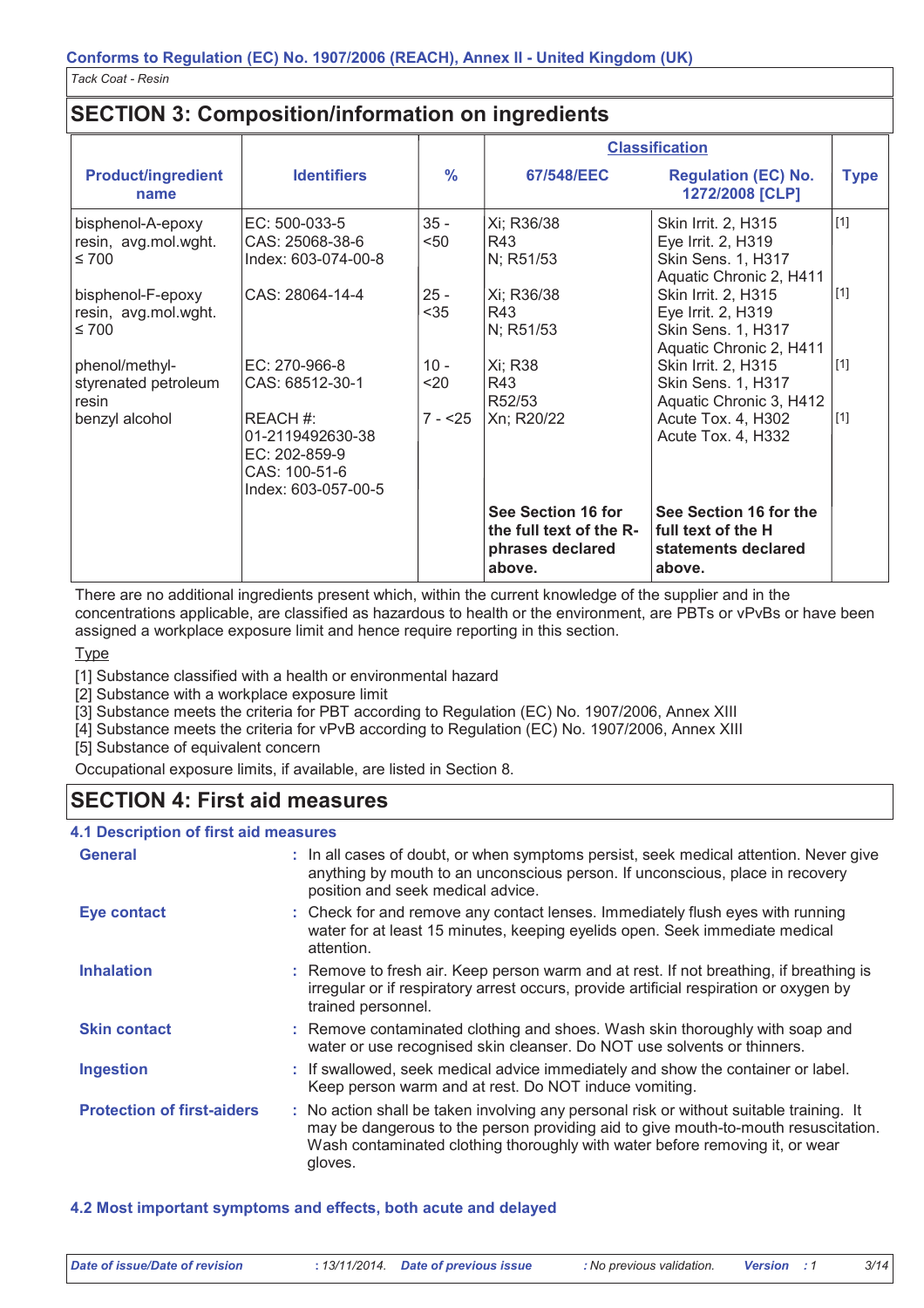## **SECTION 4: First aid measures**

There are no data available on the mixture itself. See Sections 2 and 3 for details.

Repeated or prolonged contact with the mixture may cause removal of natural fat from the skin, resulting in nonallergic contact dermatitis and absorption through the skin.

If splashed in the eves, the liquid may cause irritation and reversible damage.

Ingestion may cause nausea, diarrhea and vomiting.

This takes into account, where known, delayed and immediate effects and also chronic effects of components from short-term and long-term exposure by oral, inhalation and dermal routes of exposure and eye contact.

Based on the properties of the epoxy constituent(s) and considering toxicological data on similar mixtures, this mixture may be a skin sensitiser and an irritant. It contains low molecular weight epoxy constituents which are irritating to eyes, mucous membrane and skin. Repeated skin contact may lead to irritation and to sensitisation, possibly with cross-sensitisation to other epoxies. Skin contact with the mixture and exposure to spray mist and vapour should be avoided.

Contains bisphenol-A-epoxy resin, avg.mol.wght. ≤ 700, bisphenol-F-epoxy resin, avg.mol.wght. ≤ 700, Phenol, methylstyrenated. May produce an allergic reaction.

#### 4.3 Indication of any immediate medical attention and special treatment needed

| Notes to physician         | : Treat symptomatically. Contact poison treatment specialist immediately if large<br>quantities have been ingested or inhaled. |
|----------------------------|--------------------------------------------------------------------------------------------------------------------------------|
| <b>Specific treatments</b> | : No specific treatment.                                                                                                       |

See toxicological information (Section 11)

## **SECTION 5: Firefighting measures**

| 5.1 Extinguishing media                                   |                                                                                                                              |
|-----------------------------------------------------------|------------------------------------------------------------------------------------------------------------------------------|
| <b>Suitable extinguishing</b><br>media                    | : Recommended: alcohol-resistant foam, $CO2$ , powders, water spray.                                                         |
| <b>Unsuitable extinguishing</b><br>media                  | : Do not use water jet.                                                                                                      |
| 5.2 Special hazards arising from the substance or mixture |                                                                                                                              |
| <b>Hazards from the</b><br>substance or mixture           | : Fire will produce dense black smoke. Exposure to decomposition products may<br>cause a health hazard.                      |
| <b>Hazardous thermal</b><br>decomposition products        | : Decomposition products may include the following materials: carbon monoxide,<br>carbon dioxide, smoke, oxides of nitrogen. |
| 5.3 Advice for firefighters                               |                                                                                                                              |
| <b>Special protective actions</b><br>for fire-fighters    | : Cool closed containers exposed to fire with water. Do not release runoff from fire to<br>drains or watercourses.           |
| <b>Special protective</b><br>equipment for fire-fighters  | : Appropriate breathing apparatus may be required.                                                                           |
| <b>Additional information</b>                             | : No unusual hazard if involved in a fire.                                                                                   |
|                                                           |                                                                                                                              |

## **SECTION 6: Accidental release measures**

|                                | 6.1 Personal precautions, protective equipment and emergency procedures                                                                                                                                                                            |
|--------------------------------|----------------------------------------------------------------------------------------------------------------------------------------------------------------------------------------------------------------------------------------------------|
| For non-emergency<br>personnel | : Exclude sources of ignition and ventilate the area. Avoid breathing vapour or mist.<br>Refer to protective measures listed in sections 7 and 8.                                                                                                  |
|                                | For emergency responders : If specialised clothing is required to deal with the spillage, take note of any<br>information in Section 8 on suitable and unsuitable materials. See also Section 8 for<br>additional information on hygiene measures. |

**Date of issue/Date of revision** 

 $4/14$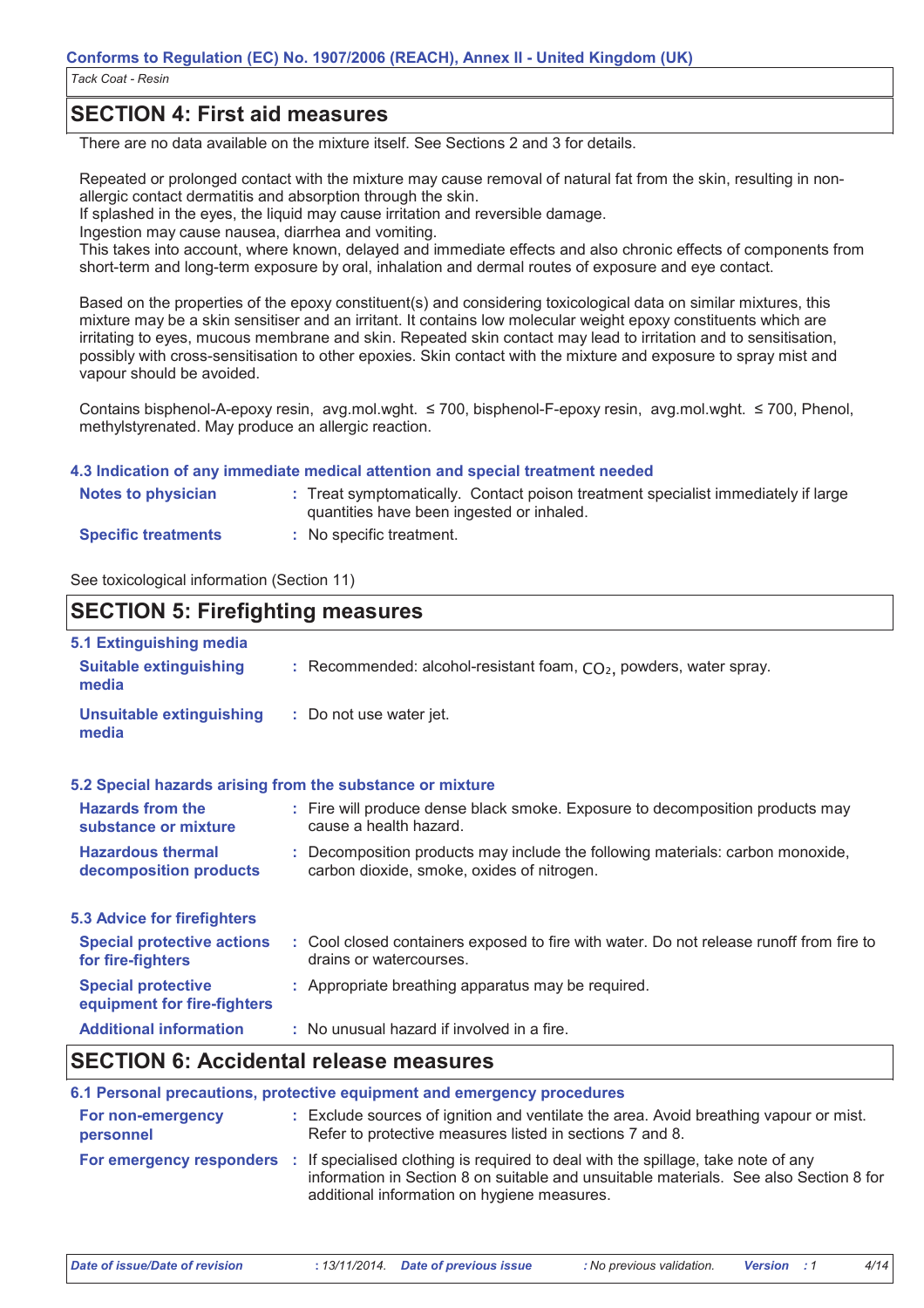## **SECTION 6: Accidental release measures**

| <b>6.2 Environmental</b><br>precautions                         | : Do not allow to enter drains or watercourses. If the product contaminates lakes,<br>rivers, or sewers, inform the appropriate authorities in accordance with local<br>regulations.                                                                                               |
|-----------------------------------------------------------------|------------------------------------------------------------------------------------------------------------------------------------------------------------------------------------------------------------------------------------------------------------------------------------|
| 6.3 Methods and materials<br>for containment and<br>cleaning up | : Contain and collect spillage with non-combustible, absorbent material e.g. sand,<br>earth, vermiculite or diatomaceous earth and place in container for disposal<br>according to local regulations (see Section 13). Preferably clean with a detergent.<br>Avoid using solvents. |
| 6.4 Reference to other<br><b>sections</b>                       | : See Section 1 for emergency contact information.<br>See Section 8 for information on appropriate personal protective equipment.<br>See Section 13 for additional waste treatment information.                                                                                    |

## **SECTION 7: Handling and storage**

| <b>7.1 Precautions for safe</b><br>handling                                          | : Keep away from heat, sparks and flame. No sparking tools should be used.<br>Avoid contact with skin and eyes. Avoid the inhalation of dust, particulates, spray or<br>mist arising from the application of this mixture. Avoid inhalation of dust from<br>sanding.<br>Eating, drinking and smoking should be prohibited in areas where this material is<br>handled, stored and processed.<br>Put on appropriate personal protective equipment (see Section 8).<br>Never use pressure to empty. Container is not a pressure vessel.<br>Always keep in containers made from the same material as the original one.<br>Comply with the health and safety at work laws.<br>Do not allow to enter drains or watercourses. |
|--------------------------------------------------------------------------------------|------------------------------------------------------------------------------------------------------------------------------------------------------------------------------------------------------------------------------------------------------------------------------------------------------------------------------------------------------------------------------------------------------------------------------------------------------------------------------------------------------------------------------------------------------------------------------------------------------------------------------------------------------------------------------------------------------------------------|
| <b>7.2 Conditions for safe</b><br>storage, including any<br><b>incompatibilities</b> | : Store in accordance with local regulations.<br>Notes on joint storage<br>Keep away from: oxidising agents, strong alkalis, strong acids.<br>Additional information on storage conditions<br>Observe label precautions. Store in a dry, cool and well-ventilated area. Keep away<br>from heat and direct sunlight. Keep away from sources of ignition. No smoking.<br>Prevent unauthorised access. Containers that have been opened must be carefully<br>resealed and kept upright to prevent leakage.                                                                                                                                                                                                                |
| 7.3 Specific end use(s)                                                              |                                                                                                                                                                                                                                                                                                                                                                                                                                                                                                                                                                                                                                                                                                                        |
| <b>Recommendations</b>                                                               | : Not available.                                                                                                                                                                                                                                                                                                                                                                                                                                                                                                                                                                                                                                                                                                       |
| <b>Industrial sector specific</b><br><b>solutions</b>                                | : Not available.                                                                                                                                                                                                                                                                                                                                                                                                                                                                                                                                                                                                                                                                                                       |

## **SECTION 8: Exposure controls/personal protection**

#### **8.1 Control parameters**

**Occupational exposure limits** 

No exposure limit value known.

Recommended monitoring : If this product contains ingredients with exposure limits, personal, workplace atmosphere or biological monitoring may be required to determine the effectiveness procedures of the ventilation or other control measures and/or the necessity to use respiratory protective equipment. Reference should be made to monitoring standards, such as the following: European Standard EN 689 (Workplace atmospheres - Guidance for the assessment of exposure by inhalation to chemical agents for comparison with limit values and measurement strategy) European Standard EN 14042 (Workplace atmospheres - Guide for the application and use of procedures for the assessment of exposure to chemical and biological agents) European Standard EN 482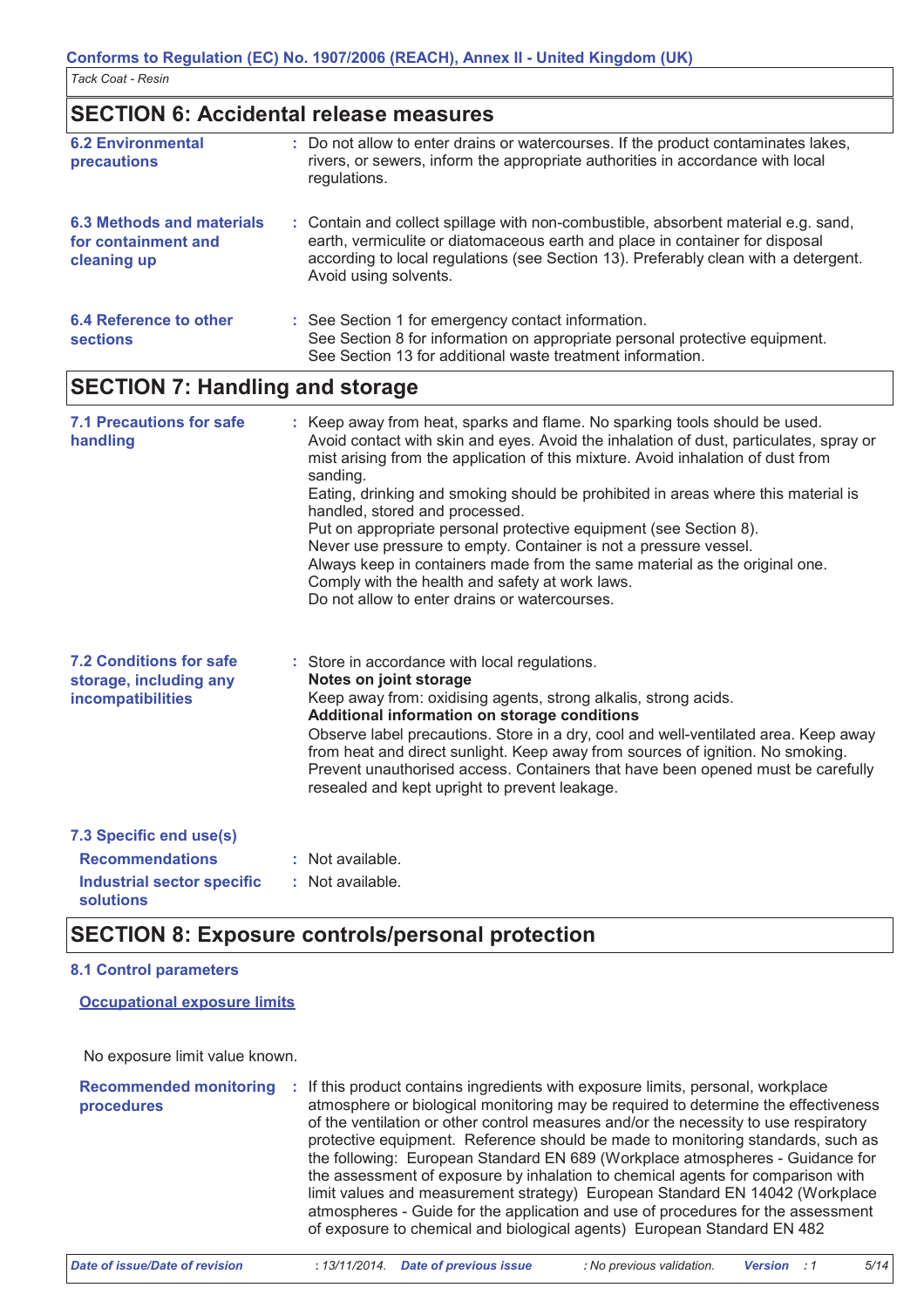## **SECTION 8: Exposure controls/personal protection**

(Workplace atmospheres - General requirements for the performance of procedures for the measurement of chemical agents) Reference to national guidance documents for methods for the determination of hazardous substances will also be required.

#### **DNELS/DMELS**

| <b>Product/ingredient name</b> | <b>Type</b> | <b>Exposure</b>          | <b>Value</b>                      | <b>Population</b> | <b>Effects</b> |
|--------------------------------|-------------|--------------------------|-----------------------------------|-------------------|----------------|
| benzyl alcohol                 | <b>DNEL</b> | Short term Dermal        | 47 mg/kg<br>bw/day                | Workers           | Systemic       |
|                                | <b>DNEL</b> | Short term<br>Inhalation | $450$ mg/m <sup>3</sup>           | <b>Workers</b>    | Systemic       |
|                                | <b>DNEL</b> | Long term Dermal         | $9.5$ mg/kg<br>bw/day             | Workers           | Systemic       |
|                                | <b>DNEL</b> | Long term<br>Inhalation  | 90 mg/m <sup>3</sup>              | <b>Workers</b>    | Systemic       |
|                                | <b>DNEL</b> | Short term Dermal        | $28.5 \,\mathrm{mg}$<br>kg bw/day | Consumers         | Systemic       |
|                                | <b>DNEL</b> | Short term<br>Inhalation | 40.55 mg/<br>m <sup>3</sup>       | Consumers         | Systemic       |
|                                | <b>DNEL</b> | Short term Oral          | 25 mg/kg<br>bw/day                | Consumers         | Systemic       |
|                                | <b>DNEL</b> | Long term Dermal         | $5.7$ mg/kg<br>bw/day             | Consumers         | Systemic       |
|                                | <b>DNEL</b> | Long term<br>Inhalation  | $8.11 \text{ mg/m}^3$             | Consumers         | Systemic       |
|                                | <b>DNEL</b> | Long term Oral           | 5 mg/kg<br>bw/day                 | Consumers         | Systemic       |

#### **PNECs**

| <b>Product/ingredient name</b> | <b>Compartment Detail</b>                                                                                   | <b>Value</b>                                                                      | <b>Method Detail</b>                                                                                                                                                       |
|--------------------------------|-------------------------------------------------------------------------------------------------------------|-----------------------------------------------------------------------------------|----------------------------------------------------------------------------------------------------------------------------------------------------------------------------|
| benzyl alcohol                 | Fresh water<br>Marine<br>Fresh water sediment<br>Marine water sediment<br>Soil<br>Sewage Treatment<br>Plant | $1$ mg/l<br>$0.1$ mg/l<br>5.27 mg/kg<br>$0.527$ mg/kg<br>$0.456$ mg/kg<br>39 mg/l | <b>Assessment Factors</b><br><b>Assessment Factors</b><br><b>Assessment Factors</b><br><b>Assessment Factors</b><br><b>Assessment Factors</b><br><b>Assessment Factors</b> |

#### **8.2 Exposure controls**

**Appropriate engineering** : Provide adequate ventilation. Where reasonably practicable, this should be achieved by the use of local exhaust ventilation and good general extraction. If controls these are not sufficient to maintain concentrations of particulates and solvent vapours below the OEL, suitable respiratory protection must be worn.

#### **Individual protection measures**

| <b>Hygiene measures</b>    | : Wash hands, forearms and face thoroughly after handling chemical products, before<br>eating, smoking and using the lavatory and at the end of the working period.<br>Appropriate techniques should be used to remove potentially contaminated clothing.<br>Contaminated work clothing should not be allowed out of the workplace. Wash<br>contaminated clothing before reusing. Ensure that eyewash stations and safety<br>showers are close to the workstation location. |
|----------------------------|-----------------------------------------------------------------------------------------------------------------------------------------------------------------------------------------------------------------------------------------------------------------------------------------------------------------------------------------------------------------------------------------------------------------------------------------------------------------------------|
| <b>Eye/face protection</b> | : Safety glasses with side shields. (EN166)                                                                                                                                                                                                                                                                                                                                                                                                                                 |
| <b>Skin protection</b>     |                                                                                                                                                                                                                                                                                                                                                                                                                                                                             |
| <b>Hand protection</b>     |                                                                                                                                                                                                                                                                                                                                                                                                                                                                             |

 $6/14$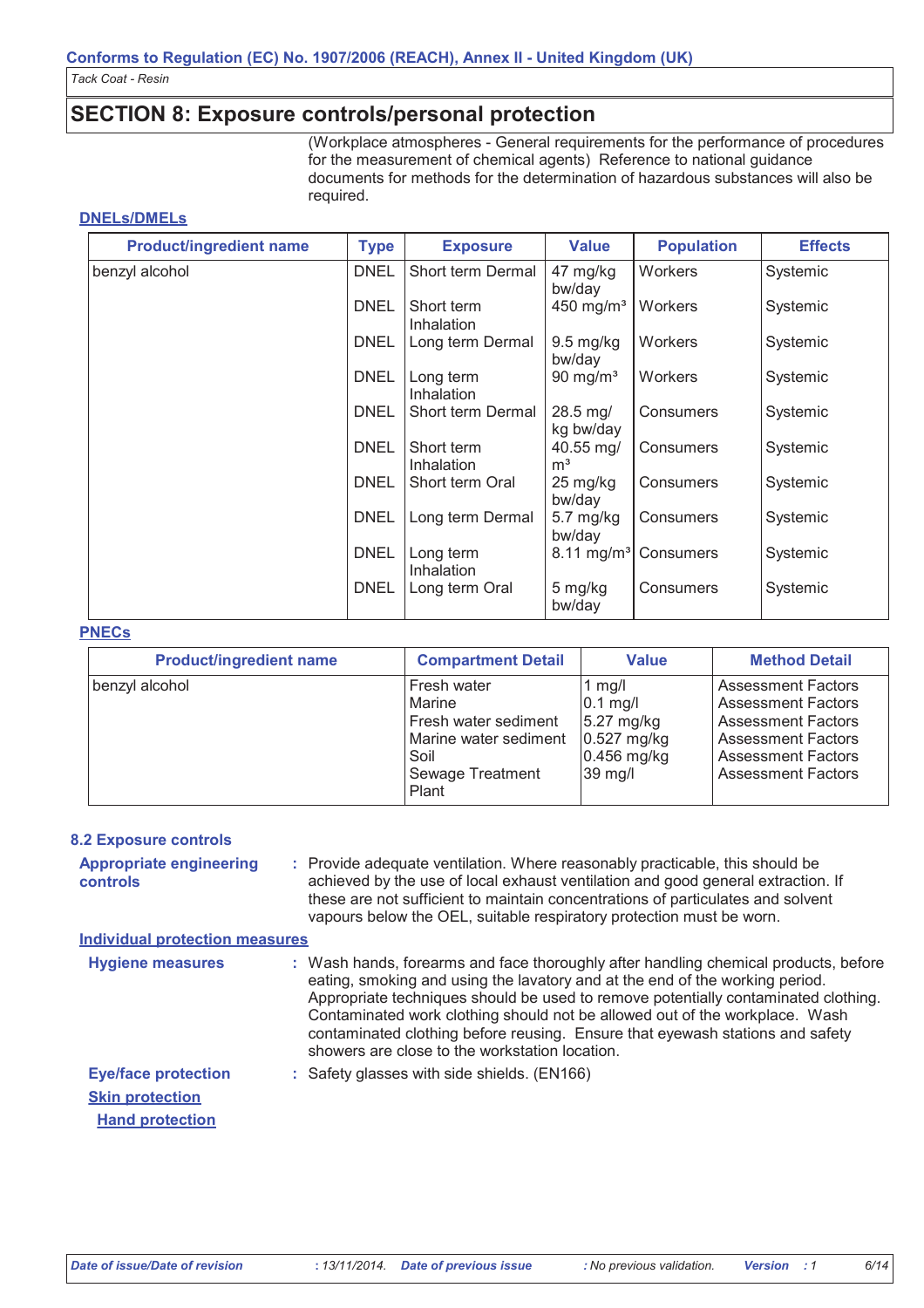## **SECTION 8: Exposure controls/personal protection**

There is no one glove material or combination of materials that will give unlimited resistance to any individual or combination of chemicals.

The breakthrough time must be greater than the end use time of the product.

The instructions and information provided by the glove manufacturer on use, storage, maintenance and replacement must be followed.

Gloves should be replaced regularly and if there is any sign of damage to the glove material.

Always ensure that gloves are free from defects and that they are stored and used correctly.

The performance or effectiveness of the glove may be reduced by physical/chemical damage and poor maintenance.

Barrier creams may help to protect the exposed areas of the skin but should not be applied once exposure has occurred.

| <b>Gloves</b>                             | : For prolonged or repeated handling, use the following type of gloves:                                                                                                                                                                                                                                               |
|-------------------------------------------|-----------------------------------------------------------------------------------------------------------------------------------------------------------------------------------------------------------------------------------------------------------------------------------------------------------------------|
|                                           | Recommended: > 8 hours (breakthrough time): nitrile rubber<br>The recommendation for the type or types of glove to use when handling this<br>product is based on information from the following source:<br>EN 374-3: 2003                                                                                             |
|                                           | The user must check that the final choice of type of glove selected for handling this<br>product is the most appropriate and takes into account the particular conditions of<br>use, as included in the user's risk assessment.                                                                                       |
| <b>Body protection</b>                    | : Wear overalls or long sleeved shirt. (EN 467)                                                                                                                                                                                                                                                                       |
| <b>Other skin protection</b>              | : Appropriate footwear and any additional skin protection measures should be<br>selected based on the task being performed and the risks involved and should be<br>approved by a specialist before handling this product.                                                                                             |
| <b>Respiratory protection</b>             | : If workers are exposed to concentrations above the exposure limit, they must use<br>appropriate, certified respirators.                                                                                                                                                                                             |
|                                           | Dry sanding, flame cutting and/or welding of the dry paint film will give rise to dust<br>and/or hazardous fumes. Wet sanding/flatting should be used wherever possible. If<br>exposure cannot be avoided by the provision of local exhaust ventilation, suitable<br>respiratory protective equipment should be used. |
|                                           | Respirator selection must be based on known or anticipated exposure levels, the<br>hazards of the product and the safe working limits of the selected respirator.<br>Recommended: organic vapour (Type A) and particulate filter (EN 141)                                                                             |
| <b>Environmental exposure</b><br>controls | Do not allow to enter drains or watercourses.                                                                                                                                                                                                                                                                         |

## **SECTION 9: Physical and chemical properties**

#### 9.1 Information on basic physical and chemical properties

| <b>Appearance</b>                               |                    |
|-------------------------------------------------|--------------------|
| <b>Physical state</b>                           | : Liquid.          |
| Colour                                          | : Clear.           |
| <b>Odour</b>                                    | : Characteristic.  |
| рH                                              | : Not available.   |
| <b>Melting point/freezing point</b>             | : Not available.   |
| Initial boiling point and                       | : $>200^{\circ}$ C |
| boiling range                                   |                    |
|                                                 |                    |
| <b>Flash point</b>                              | : Not available.   |
| <b>Evaporation rate</b>                         | : Not available.   |
| <b>Flammability (solid, gas)</b>                | Not available.     |
| <b>Burning time</b>                             | : Not applicable.  |
| <b>Burning rate</b>                             | Not applicable.    |
| Upper/lower flammability or<br>explosive limits | : Not available.   |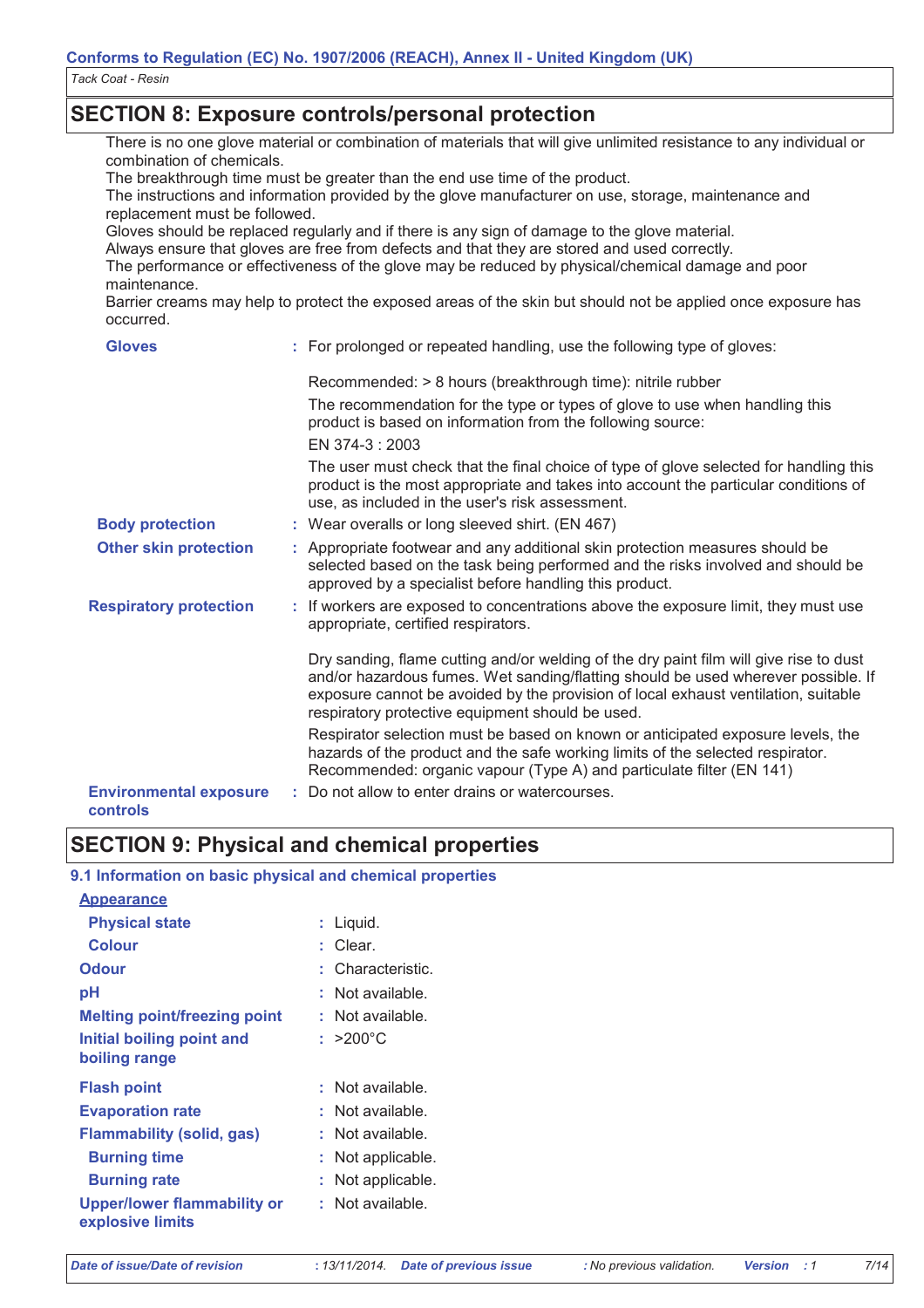## **SECTION 9: Physical and chemical properties**

| <b>Vapour pressure</b>                                            | $:$ Not available.                                                |
|-------------------------------------------------------------------|-------------------------------------------------------------------|
| <b>Vapour density</b>                                             | : Not available.                                                  |
| <b>Relative density</b>                                           | $: 1.14$ to 1.15                                                  |
| <b>Solubility(ies)</b>                                            | : Insoluble in the following materials: cold water and hot water. |
| <b>Solubility in water</b>                                        | $:$ Not available.                                                |
| <b>Partition coefficient: n-octanol/: Not available.</b><br>water |                                                                   |
| <b>Auto-ignition temperature</b>                                  | $:$ Not available.                                                |
| <b>Decomposition temperature</b>                                  | $:$ Not available.                                                |
| <b>Viscosity</b>                                                  | : Not available.                                                  |
| <b>Explosive properties</b>                                       | $:$ Not available.                                                |
| <b>Oxidising properties</b>                                       | : Not available.                                                  |

## 9.2 Other information

No additional information.

| <b>SECTION 10: Stability and reactivity</b>     |                                                                                                                                                                                               |
|-------------------------------------------------|-----------------------------------------------------------------------------------------------------------------------------------------------------------------------------------------------|
| <b>10.1 Reactivity</b>                          | : No specific test data related to reactivity available for this product or its ingredients.                                                                                                  |
| <b>10.2 Chemical stability</b>                  | : Stable under recommended storage and handling conditions (see Section 7).                                                                                                                   |
| 10.3 Possibility of<br>hazardous reactions      | : Under normal conditions of storage and use, hazardous reactions will not occur.                                                                                                             |
| <b>10.4 Conditions to avoid</b>                 | : When exposed to high temperatures may produce hazardous decomposition<br>products.                                                                                                          |
| 10.5 Incompatible materials                     | : Keep away from the following materials to prevent strong exothermic reactions:<br>oxidising agents, strong alkalis, strong acids.                                                           |
| <b>10.6 Hazardous</b><br>decomposition products | : Under normal conditions of storage and use, hazardous decomposition products<br>should not be produced. If involved in a fire, toxic gases including CO, CO2 and<br>smoke can be generated. |
|                                                 |                                                                                                                                                                                               |

## **SECTION 11: Toxicological information**

#### 11.1 Information on toxicological effects

There are no data available on the mixture itself. See Sections 2 and 3 for details.

Repeated or prolonged contact with the mixture may cause removal of natural fat from the skin, resulting in nonallergic contact dermatitis and absorption through the skin.

If splashed in the eyes, the liquid may cause irritation and reversible damage.

Ingestion may cause nausea, diarrhea and vomiting.

This takes into account, where known, delayed and immediate effects and also chronic effects of components from short-term and long-term exposure by oral, inhalation and dermal routes of exposure and eye contact.

Based on the properties of the epoxy constituent(s) and considering toxicological data on similar mixtures, this mixture may be a skin sensitiser and an irritant. It contains low molecular weight epoxy constituents which are irritating to eyes, mucous membrane and skin. Repeated skin contact may lead to irritation and to sensitisation, possibly with cross-sensitisation to other epoxies. Skin contact with the mixture and exposure to spray mist and vapour should be avoided.

Contains bisphenol-A-epoxy resin, avg.mol.wght. ≤ 700, bisphenol-F-epoxy resin, avg.mol.wght. ≤ 700, Phenol, methylstyrenated. May produce an allergic reaction.

## **Acute toxicity**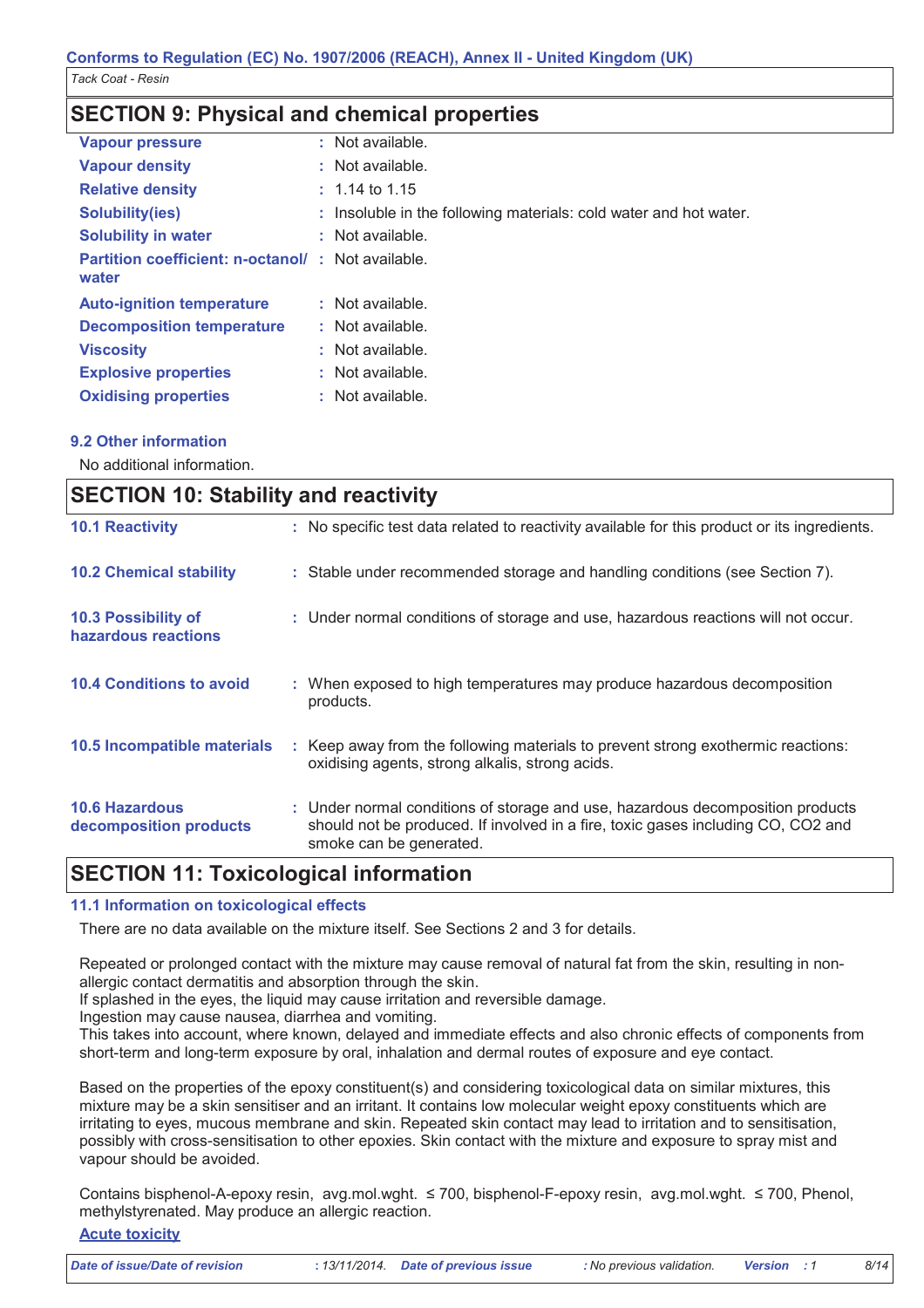# **SECTION 11: Toxicological information**

| <b>Product/ingredient name</b>                       | <b>Result</b>                 | <b>Species</b> | <b>Dose</b>  | <b>Exposure</b> |
|------------------------------------------------------|-------------------------------|----------------|--------------|-----------------|
| bisphenol-A-epoxy resin,<br>$avg.mol.wght. \leq 700$ | LD50 Dermal                   | Rabbit         | >2000 mg/kg  |                 |
|                                                      | LD50 Oral                     | Mouse          | 20000 mg/kg  | -               |
|                                                      | LD50 Oral                     | Rat            | 13600 mg/kg  | -               |
| phenol/methyl-styrenated<br>petroleum resin          | LD50 Dermal                   | Rat            | >2000 mg/kg  | -               |
|                                                      | LD50 Oral                     | Rat            | >3600 mg/kg  |                 |
| benzyl alcohol                                       | <b>LC50 Inhalation Vapour</b> | Rat            | $>4178$ mg/l | 4 hours         |
|                                                      | LD50 Dermal                   | Rabbit         | 2000 mg/kg   |                 |
|                                                      | LD50 Oral                     | Rat            | 1230 mg/kg   |                 |

: Based on available data, the classification criteria are not met.

## **Conclusion/Summary**

## **Acute toxicity estimates**

Not available.

## **Irritation/Corrosion**

| <b>Product/ingredient name</b>    | <b>Result</b>            | <b>Species</b> | <b>Score</b>             | <b>Exposure</b>     | <b>Observation</b> |
|-----------------------------------|--------------------------|----------------|--------------------------|---------------------|--------------------|
| bisphenol-A-epoxy resin,          | Eyes - Mild irritant     | Rabbit         |                          | 100                 |                    |
| avg.mol.wght. $\leq 700$          |                          |                |                          | milligrams          |                    |
|                                   | Eyes - Moderate irritant | Rabbit         |                          | 24 hours 20         |                    |
|                                   |                          |                |                          | milligrams          |                    |
|                                   | Eyes - Severe irritant   | Rabbit         |                          | 24 hours 5          |                    |
|                                   |                          |                |                          | milligrams          |                    |
|                                   | Skin - Moderate irritant | Rabbit         |                          | 24 hours 500        |                    |
|                                   |                          |                |                          | microliters         |                    |
|                                   | Skin - Severe irritant   | Rabbit         |                          | 24 hours 2          |                    |
|                                   |                          |                |                          | milligrams          |                    |
| bisphenol-F-epoxy resin,          | Skin - Mild irritant     | Rabbit         |                          | 24 hours 500        |                    |
| $\alpha$ avg.mol.wght. $\leq 700$ |                          |                |                          | microliters         |                    |
| benzyl alcohol                    | Skin - Mild irritant     | Man            |                          | 148 hours 16        |                    |
|                                   |                          |                |                          | milligrams          |                    |
|                                   | Skin - Moderate irritant | Pig            |                          | 100 Percent         |                    |
|                                   | Skin - Moderate irritant | Rabbit         | $\overline{\phantom{a}}$ | <b>24 hours 100</b> |                    |
|                                   |                          |                |                          | milligrams          |                    |

| : Causes skin irritation. |                |                                                                            |                                                                                                                                                                                                                   |  |  |
|---------------------------|----------------|----------------------------------------------------------------------------|-------------------------------------------------------------------------------------------------------------------------------------------------------------------------------------------------------------------|--|--|
|                           |                |                                                                            |                                                                                                                                                                                                                   |  |  |
|                           |                |                                                                            |                                                                                                                                                                                                                   |  |  |
|                           |                |                                                                            |                                                                                                                                                                                                                   |  |  |
|                           |                |                                                                            |                                                                                                                                                                                                                   |  |  |
|                           |                |                                                                            |                                                                                                                                                                                                                   |  |  |
|                           |                |                                                                            |                                                                                                                                                                                                                   |  |  |
|                           |                |                                                                            |                                                                                                                                                                                                                   |  |  |
|                           |                |                                                                            |                                                                                                                                                                                                                   |  |  |
|                           |                |                                                                            |                                                                                                                                                                                                                   |  |  |
| <b>Result</b>             | <b>Species</b> | <b>Dose</b>                                                                | <b>Exposure</b>                                                                                                                                                                                                   |  |  |
|                           |                | : Causes serious eye irritation.<br>: May cause an allergic skin reaction. | : Based on available data, the classification criteria are not met.<br>: Based on available data, the classification criteria are not met.<br>: Based on available data, the classification criteria are not met. |  |  |

| benzyl alcohol               | Negative - Oral - TD                                                | Rat | 103 weeks; 5<br>days per week |
|------------------------------|---------------------------------------------------------------------|-----|-------------------------------|
| <b>Conclusion/Summary</b>    | : Based on available data, the classification criteria are not met. |     |                               |
| <b>Reproductive toxicity</b> |                                                                     |     |                               |
| <b>Conclusion/Summary</b>    | : Based on available data, the classification criteria are not met. |     |                               |
| <b>Teratogenicity</b>        |                                                                     |     |                               |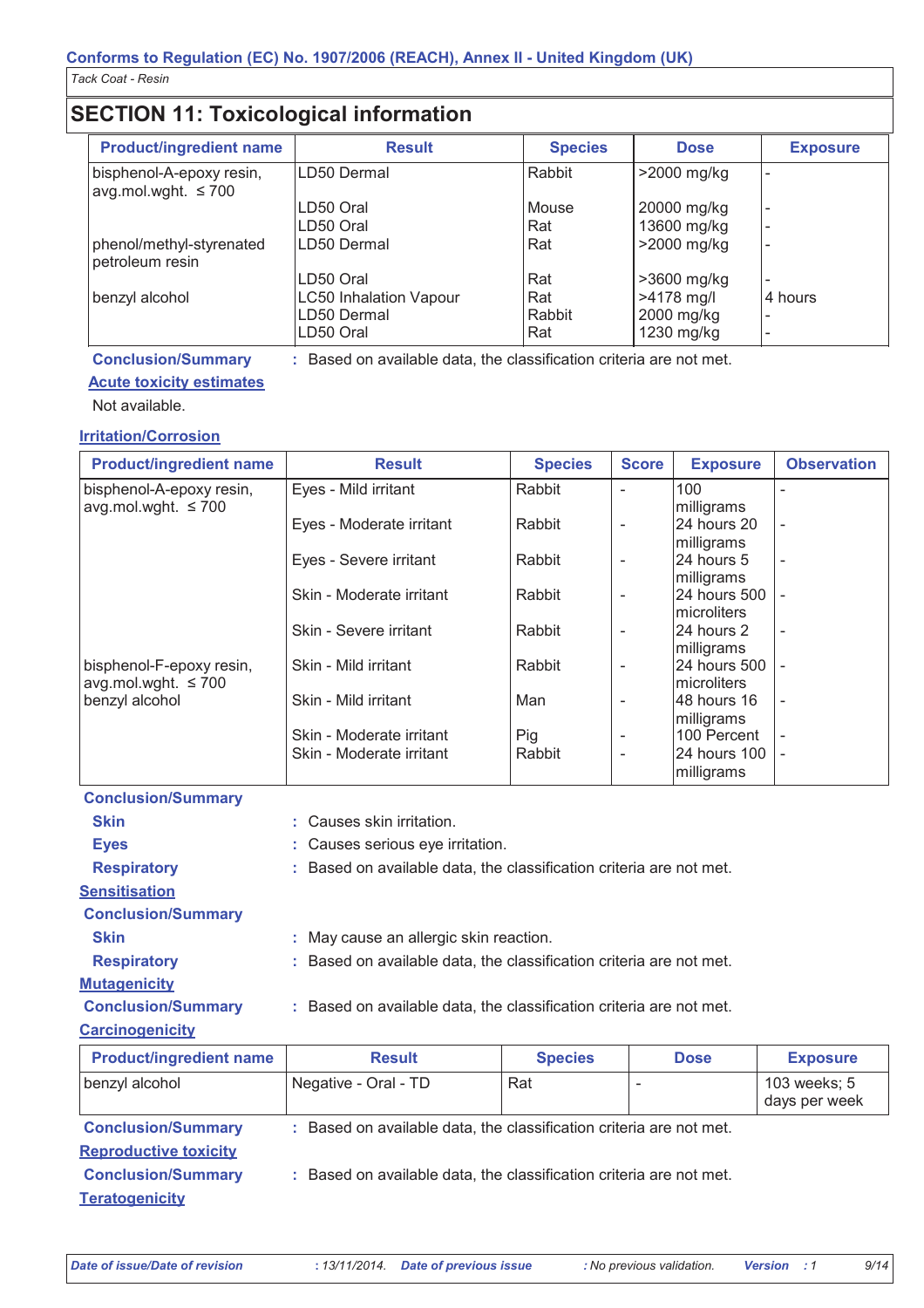# **SECTION 11: Toxicological information**

| <b>Product/ingredient name</b> | <b>Result</b>         | <b>Species</b>             | <b>Dose</b> | <b>Exposure</b> |
|--------------------------------|-----------------------|----------------------------|-------------|-----------------|
| benzyl alcohol                 | Negative - Unreported | Mouse - Female   550 mg/kg |             |                 |

**Conclusion/Summary** : Based on available data, the classification criteria are not met.

Specific target organ toxicity (single exposure)

Not available.

Specific target organ toxicity (repeated exposure)

Not available.

## **Aspiration hazard**

Not available.

## **Other information**

: Not available.

# **SECTION 12: Ecological information**

## **12.1 Toxicity**

There are no data available on the mixture itself. Do not allow to enter drains or watercourses.

| <b>Product/ingredient name</b>                       | <b>Result</b>                      | <b>Species</b>                                                               | <b>Exposure</b> |
|------------------------------------------------------|------------------------------------|------------------------------------------------------------------------------|-----------------|
| bisphenol-A-epoxy resin,<br>avg.mol.wght. $\leq 700$ | Acute EC50 1.4 to 1.7 mg/l         | Daphnia spec.                                                                | 48 hours        |
|                                                      | Acute IC50 >42.6 mg/l              | Algae                                                                        | 18 hours        |
|                                                      | Acute LC50 3.1 mg/l                | Fish                                                                         | 96 hours        |
| bisphenol-F-epoxy resin,<br>avg.mol.wght. $\leq 700$ | Acute EC50 3.5 mg/l                | Daphnia spec.                                                                | 48 hours        |
|                                                      | Acute LC50 5.7 mg/l                | Fish                                                                         | 96 hours        |
| benzyl alcohol                                       | Acute EC50 770 mg/l                | Algae                                                                        | 72 hours        |
|                                                      | Acute EC50 230 mg/l                | Daphnia spec. - Daphnia magna                                                | 48 hours        |
|                                                      | Acute LC50 646 mg/l                | Fish - Leuciscus idus                                                        | 48 hours        |
|                                                      | Acute LC50 460000 µg/l Fresh water | Fish - Pimephales promelas -<br>Juvenile (Fledgling, Hatchling,<br>Weanling) | 96 hours        |
|                                                      | Chronic NOEC 51 mg/l               | Daphnia spec. - Daphnia magna                                                | 21 days         |

**Conclusion/Summary** 

: Toxic to aquatic life with long lasting effects.

#### 12.2 Persistence and degradability

| <b>Product/ingredient name</b>                                                                   | <b>Test</b><br><b>Result</b> |                                                                                                   |                   | <b>Dose</b> |             | <b>Inoculum</b>         |
|--------------------------------------------------------------------------------------------------|------------------------------|---------------------------------------------------------------------------------------------------|-------------------|-------------|-------------|-------------------------|
| bisphenol-A-epoxy resin,<br>avg.mol.wght. $\leq 700$                                             | OECD 302B                    | 12 % - Not readily - 28 days<br>10 to 16 % - Not readily - 28<br>days<br>96 % - Readily - 21 days |                   |             |             |                         |
| bisphenol-F-epoxy resin,<br>avg.mol.wght. $\leq 700$                                             | OECD 301B                    |                                                                                                   |                   |             |             |                         |
| benzyl alcohol                                                                                   | OECD 301A                    |                                                                                                   |                   |             |             |                         |
| <b>Conclusion/Summary</b><br>: Based on available data, the classification criteria are not met. |                              |                                                                                                   |                   |             |             |                         |
| <b>Product/ingredient name</b>                                                                   | <b>Aquatic half-life</b>     |                                                                                                   | <b>Photolysis</b> |             |             | <b>Biodegradability</b> |
| bisphenol-A-epoxy resin,                                                                         |                              |                                                                                                   |                   |             | Not readily |                         |
| avg.mol.wght. $\leq 700$<br>bisphenol-F-epoxy resin,<br>avg.mol.wght. $\leq 700$                 |                              |                                                                                                   |                   |             |             | Not readily             |
| benzyl alcohol                                                                                   |                              |                                                                                                   |                   |             | Readily     |                         |

## **12.3 Bioaccumulative potential**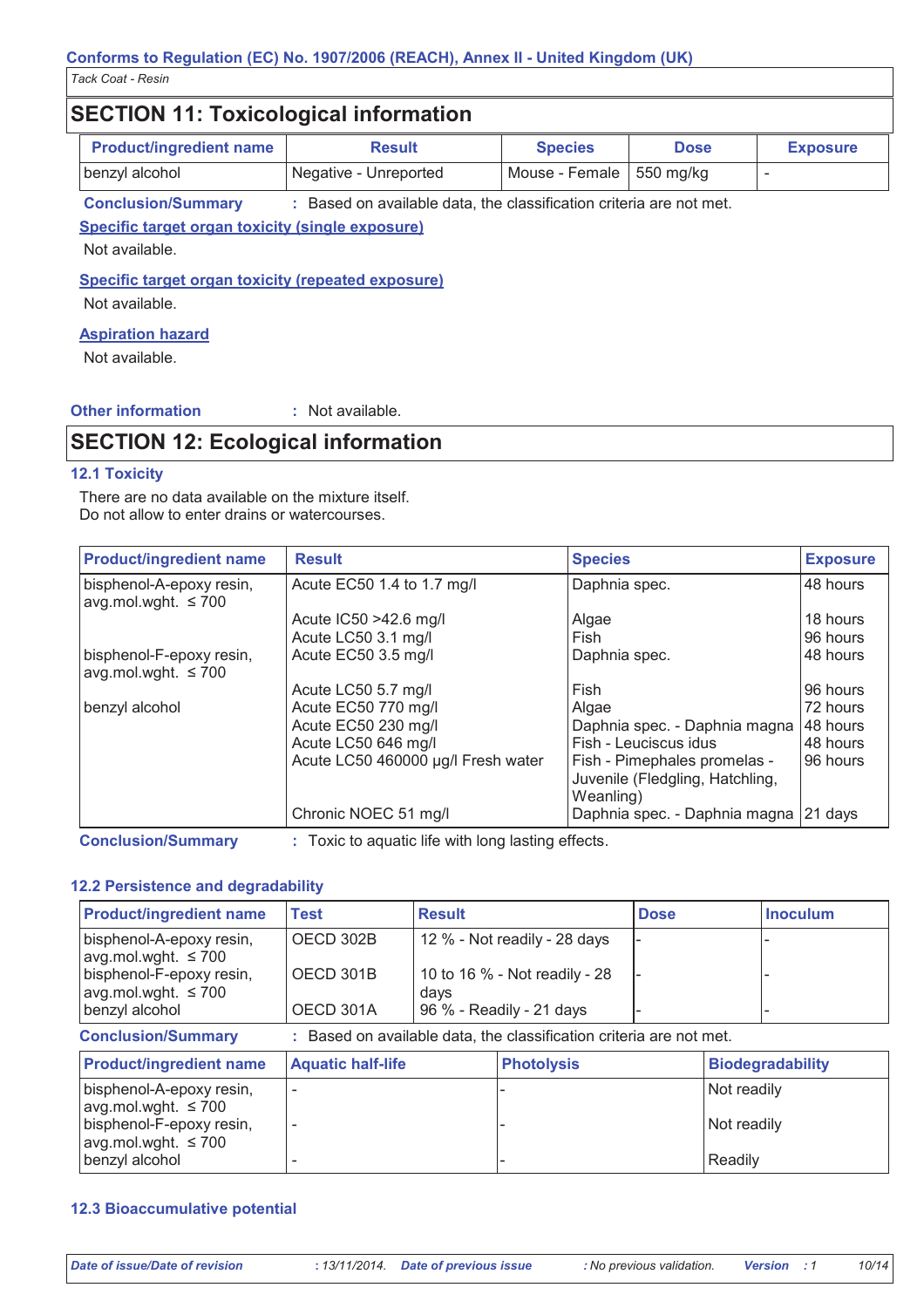| <b>SECTION 12: Ecological information</b>            |                                                     |                          |                  |
|------------------------------------------------------|-----------------------------------------------------|--------------------------|------------------|
| <b>Product/ingredient name</b>                       | LogP <sub>ow</sub>                                  | <b>BCF</b>               | <b>Potential</b> |
| bisphenol-A-epoxy resin,<br>avg.mol.wght. $\leq 700$ | 3 to 5                                              | 100 to 3000              | high             |
| benzyl alcohol                                       | 1.1                                                 | $\overline{\phantom{0}}$ | low              |
|                                                      |                                                     |                          |                  |
| <b>12.4 Mobility in soil</b>                         |                                                     |                          |                  |
| <b>Soil/water partition</b><br>coefficient (Koc)     | : Not available.                                    |                          |                  |
| <b>Mobility</b>                                      | : Non-volatile.                                     |                          |                  |
| 12.5 Results of PBT and vPvB assessment              |                                                     |                          |                  |
| <b>PBT</b>                                           | : Not applicable.                                   |                          |                  |
| <b>vPvB</b>                                          | : Not applicable.                                   |                          |                  |
| 12.6 Other adverse effects                           | : No known significant effects or critical hazards. |                          |                  |

# **SECTION 13: Disposal considerations**

| <b>13.1 Waste treatment methods</b> |                                                                                                                                                                                                                                                                                                                                                                                                                                                                                                                                                      |
|-------------------------------------|------------------------------------------------------------------------------------------------------------------------------------------------------------------------------------------------------------------------------------------------------------------------------------------------------------------------------------------------------------------------------------------------------------------------------------------------------------------------------------------------------------------------------------------------------|
| <b>Product</b>                      |                                                                                                                                                                                                                                                                                                                                                                                                                                                                                                                                                      |
| <b>Methods of disposal</b>          | : The generation of waste should be avoided or minimised wherever possible.<br>Disposal of this product, solutions and any by-products should at all times comply<br>with the requirements of environmental protection and waste disposal legislation<br>and any regional local authority requirements. Dispose of surplus and non-<br>recyclable products via a licensed waste disposal contractor. Waste should not be<br>disposed of untreated to the sewer unless fully compliant with the requirements of<br>all authorities with jurisdiction. |
| <b>Hazardous waste</b>              | $:$ Yes.                                                                                                                                                                                                                                                                                                                                                                                                                                                                                                                                             |
| <b>Disposal considerations</b>      | : Do not allow to enter drains or watercourses.<br>Dispose of according to all federal, state and local applicable regulations.<br>If this product is mixed with other wastes, the original waste product code may no<br>longer apply and the appropriate code should be assigned.<br>For further information, contact your local waste authority.                                                                                                                                                                                                   |

## European waste catalogue (EWC)

The European Waste Catalogue classification of this product, when disposed of as waste, is:

| <b>Waste code</b>              | <b>Waste designation</b>                                                                                                                                                                                                                                                                                                                     |  |
|--------------------------------|----------------------------------------------------------------------------------------------------------------------------------------------------------------------------------------------------------------------------------------------------------------------------------------------------------------------------------------------|--|
| 08 01 11*                      | waste paint and varnish containing organic solvents or other dangerous substances                                                                                                                                                                                                                                                            |  |
| <b>Packaging</b>               |                                                                                                                                                                                                                                                                                                                                              |  |
| <b>Methods of disposal</b>     | : The generation of waste should be avoided or minimised wherever possible. Waste<br>packaging should be recycled. Incineration or landfill should only be considered<br>when recycling is not feasible.                                                                                                                                     |  |
| <b>Disposal considerations</b> | : Using information provided in this safety data sheet, advice should be obtained from<br>the relevant waste authority on the classification of empty containers.<br>Empty containers must be scrapped or reconditioned.<br>Not emptied containers are hazardous waste.                                                                      |  |
| <b>Special precautions</b>     | : This material and its container must be disposed of in a safe way. Care should be<br>taken when handling emptied containers that have not been cleaned or rinsed out.<br>Empty containers or liners may retain some product residues. Avoid dispersal of<br>spilt material and runoff and contact with soil, waterways, drains and sewers. |  |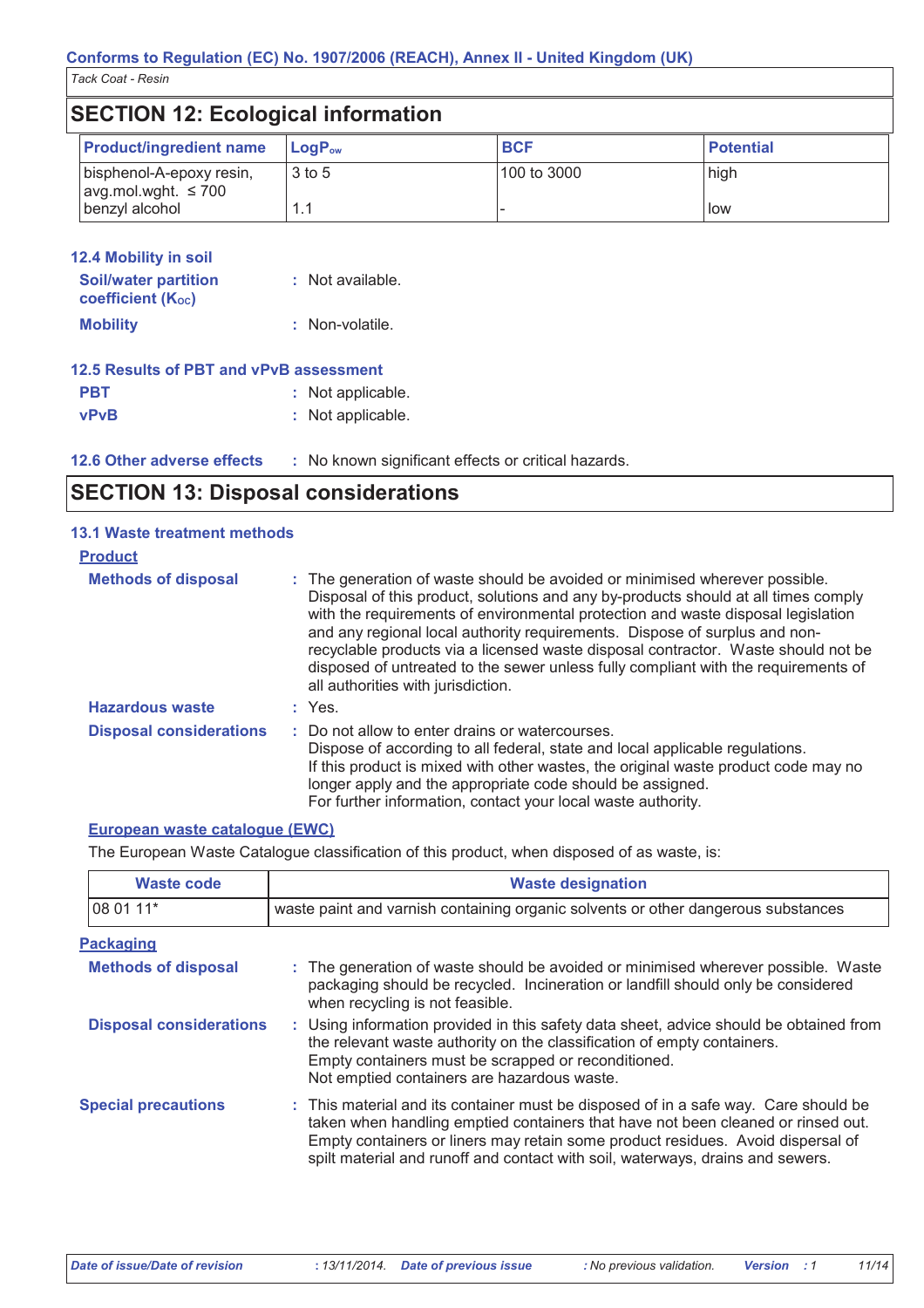# **SECTION 14: Transport information**

|                                           | <b>ADR/RID</b>                                                                                                               | <b>IMDG</b>                                                                                                                                            | <b>IATA</b>                                                                                                                                                                                                                                                                                                            |
|-------------------------------------------|------------------------------------------------------------------------------------------------------------------------------|--------------------------------------------------------------------------------------------------------------------------------------------------------|------------------------------------------------------------------------------------------------------------------------------------------------------------------------------------------------------------------------------------------------------------------------------------------------------------------------|
| 14.1 UN number                            | <b>UN3082</b>                                                                                                                | <b>UN3082</b>                                                                                                                                          | <b>UN3082</b>                                                                                                                                                                                                                                                                                                          |
| 14.2 UN proper<br>shipping name           | Environmentally hazardous<br>substance, liquid, n.o.s.<br>[bisphenol-A-epoxy resin-<br>bisphenol-F-epoxy resin]              | Environmentally hazardous<br>substance, liquid, n.o.s.<br>Marine pollutant [bisphenol-A-<br>epoxy resin-bisphenol-F-<br>epoxy resin]                   | Environmentally hazardous<br>substance, liquid, n.o.s.<br>[bisphenol-A-epoxy resin-<br>bisphenol-F-epoxy resin]                                                                                                                                                                                                        |
| <b>14.3 Transport</b><br>hazard class(es) | 9                                                                                                                            | 9                                                                                                                                                      | 9                                                                                                                                                                                                                                                                                                                      |
| 14.4 Packing<br>group                     | $\mathbf{III}$                                                                                                               | $\mathbf{III}$                                                                                                                                         | $\mathbf{III}$                                                                                                                                                                                                                                                                                                         |
| 14.5<br><b>Environmental</b><br>hazards   | Yes.                                                                                                                         | Yes.                                                                                                                                                   | Yes.                                                                                                                                                                                                                                                                                                                   |
| <b>Additional</b><br><b>information</b>   | <b>Limited quantity:</b><br>LQ7<br><b>Remarks:</b><br>$(< 5L$ : ) Limited Quantity -<br>ADR/IMDG 3.4<br>ADR Tunnel code: (E) | <b>Emergency schedules</b><br><u>(EmS):</u><br>$F-A + S-F$<br>Marine pollutant (P)<br><b>Remarks:</b><br>(< 5L: ) Limited Quantity -<br>ADR/IMDG 3.4.6 | <b>Passenger and Cargo Aircraft</b><br>Quantity limitation: 450 L<br>Packaging instructions: 964<br><b>Cargo Aircraft Only</b><br>Quantity limitation: 450 L<br>Packaging instructions: 964<br><b>Limited Quantities -</b><br><b>Passenger Aircraft</b><br>Quantity limitation: 30 Kg<br>Packaging instructions: Y 964 |

user

14.6 Special precautions for : Transport within user's premises: always transport in closed containers that are upright and secure. Ensure that persons transporting the product know what to do in the event of an accident or spillage.

# **SECTION 15: Regulatory information**

15.1 Safety, health and environmental regulations/legislation specific for the substance or mixture

The information contained in this safety data sheet does not constitute the user's own assessment of workplace risks, as required by other health and safety legislation. The provisions of the national health and safety at work regulations apply to the use of this product at work.

CN code  $: 32089019$ 

## EU Regulation (EC) No. 1907/2006 (REACH)

Annex XIV - List of substances subject to authorisation

#### **Annex XIV**

None of the components are listed.

**Substances of very high concern** 

None of the components are listed.

**Annex XVII - Restrictions** : Not applicable.

on the manufacture, placing on the market and use of certain dangerous substances. mixtures and articles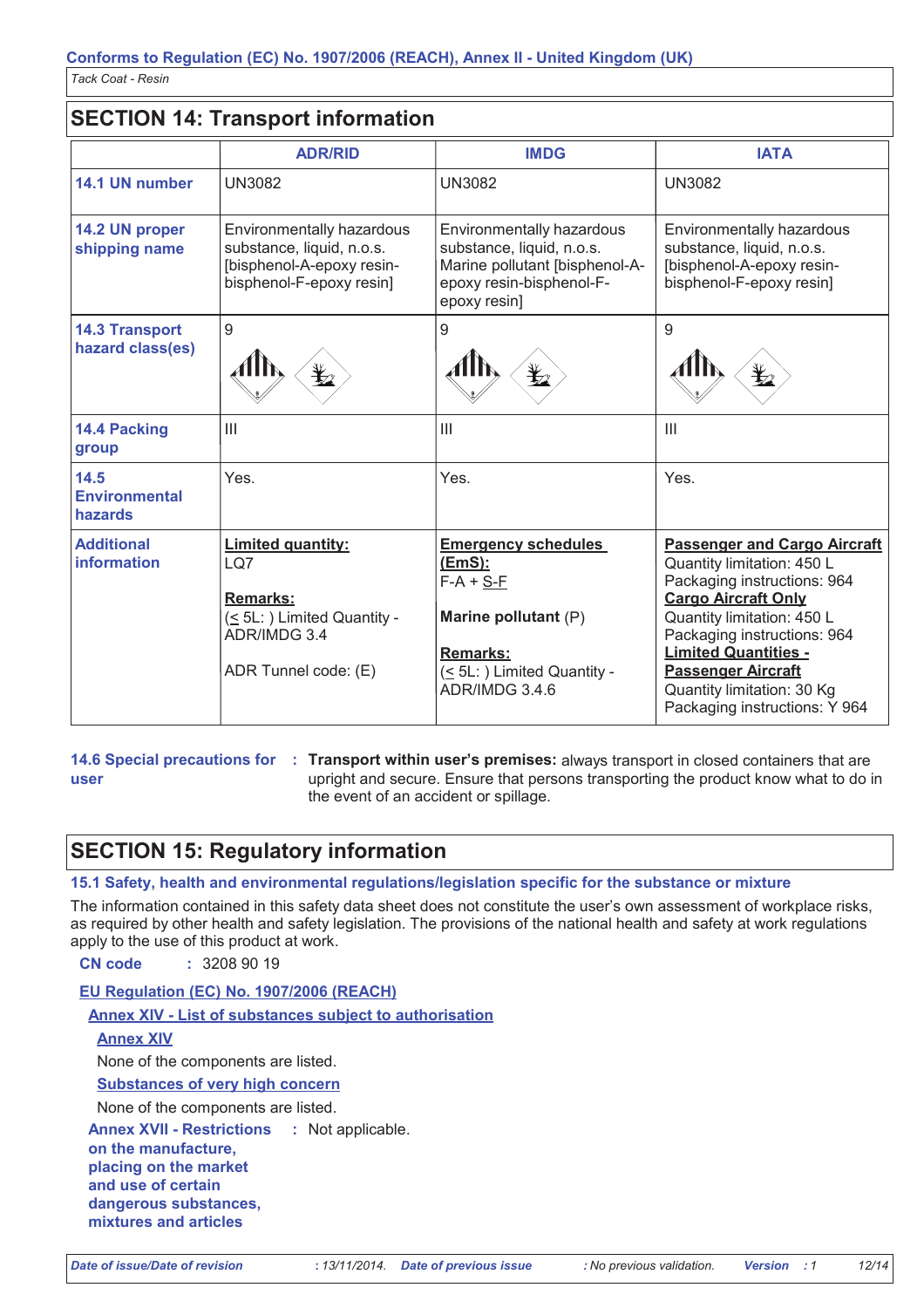**SECTION 15: Regulatory information Other EU regulations VOC for Readv-for-Use** : IIA/j. Two-pack reactive performance coatings for specific end use such as floors. **Mixture** EU limit value for this product: 550g/l (2007) 500g/l (2010.) This product contains a maximum of 40 g/l VOC. **Europe inventory** : Not determined. **National requlations 15.2 Chemical Safety** : This product contains substances for which Chemical Safety Assessments are still required. **Assessment** 

# **SECTION 16: Other information**

 $\nabla$  Indicates information that has changed from previously issued version.

| <b>Abbreviations and</b><br>acronyms | $\therefore$ ATE = Acute Toxicity Estimate<br>CLP = Classification, Labelling and Packaging Regulation [Regulation (EC) No.<br>1272/2008]<br><b>DMEL = Derived Minimal Effect Level</b> |
|--------------------------------------|-----------------------------------------------------------------------------------------------------------------------------------------------------------------------------------------|
|                                      | DNEL = Derived No Effect Level                                                                                                                                                          |
|                                      | EUH statement = CLP-specific Hazard statement                                                                                                                                           |
|                                      | PBT = Persistent, Bioaccumulative and Toxic                                                                                                                                             |
|                                      | PNEC = Predicted No Effect Concentration                                                                                                                                                |
|                                      | <b>RRN = REACH Registration Number</b>                                                                                                                                                  |
|                                      | vPvB = Very Persistent and Very Bioaccumulative                                                                                                                                         |

## Procedure used to derive the classification according to Regulation (EC) No. 1272/2008 [CLP/GHS]

|                                                                                            | <b>Classification</b>                                                                                         | <b>Justification</b>                                                                                                                                                                                                                                                                                                                                             |  |
|--------------------------------------------------------------------------------------------|---------------------------------------------------------------------------------------------------------------|------------------------------------------------------------------------------------------------------------------------------------------------------------------------------------------------------------------------------------------------------------------------------------------------------------------------------------------------------------------|--|
| Skin Irrit. 2, H315<br>Eye Irrit. 2, H319<br>Skin Sens. 1, H317<br>Aquatic Chronic 2, H411 |                                                                                                               | Calculation method<br>Calculation method<br><b>Calculation method</b><br>Calculation method                                                                                                                                                                                                                                                                      |  |
| <b>Full text of abbreviated H</b><br><b>statements</b>                                     | $\div$ H302<br>H315<br>H317<br>H319<br>H332<br>H411<br>H412                                                   | Harmful if swallowed.<br>Causes skin irritation.<br>May cause an allergic skin reaction.<br>Causes serious eye irritation.<br>Harmful if inhaled.<br>Toxic to aquatic life with long lasting effects.<br>Harmful to aquatic life with long lasting effects.                                                                                                      |  |
| <b>Full text of classifications</b><br>[CLP/GHS]                                           | : Acute Tox. 4, H302<br>Acute Tox. 4, H332<br>Eye Irrit. 2, H319<br>Skin Irrit. 2, H315<br>Skin Sens. 1, H317 | <b>ACUTE TOXICITY: ORAL - Category 4</b><br><b>ACUTE TOXICITY: INHALATION - Category 4</b><br>Aquatic Chronic 2, H411 AQUATIC TOXICITY (CHRONIC) - Category 2<br>Aquatic Chronic 3, H412 AQUATIC TOXICITY (CHRONIC) - Category 3<br>SERIOUS EYE DAMAGE/ EYE IRRITATION - Category 2<br>SKIN CORROSION/IRRITATION - Category 2<br>SKIN SENSITIZATION - Category 1 |  |
| <b>Full text of abbreviated R</b><br>phrases                                               | R38- Irritating to skin.<br>aquatic environment.<br>aquatic environment.                                      | : R20/22- Harmful by inhalation and if swallowed.<br>R36/38- Irritating to eyes and skin.<br>R43- May cause sensitisation by skin contact.<br>R51/53- Toxic to aquatic organisms, may cause long-term adverse effects in the<br>R52/53- Harmful to aquatic organisms, may cause long-term adverse effects in the                                                 |  |
| <b>Full text of classifications</b><br>[DSD/DPD]                                           | $:$ Xn - Harmful<br>Xi - Irritant<br>N - Dangerous for the environment                                        |                                                                                                                                                                                                                                                                                                                                                                  |  |
| <b>Date of printing</b>                                                                    | : 13/11/2014.                                                                                                 |                                                                                                                                                                                                                                                                                                                                                                  |  |
| Date of issue/ Date of<br>revision                                                         | : 13/11/2014.                                                                                                 |                                                                                                                                                                                                                                                                                                                                                                  |  |
| Date of issue/Date of revision                                                             | · 13/11/2014<br>Date of previous issue                                                                        | 13/14<br>. No previous validation<br>Version 1                                                                                                                                                                                                                                                                                                                   |  |